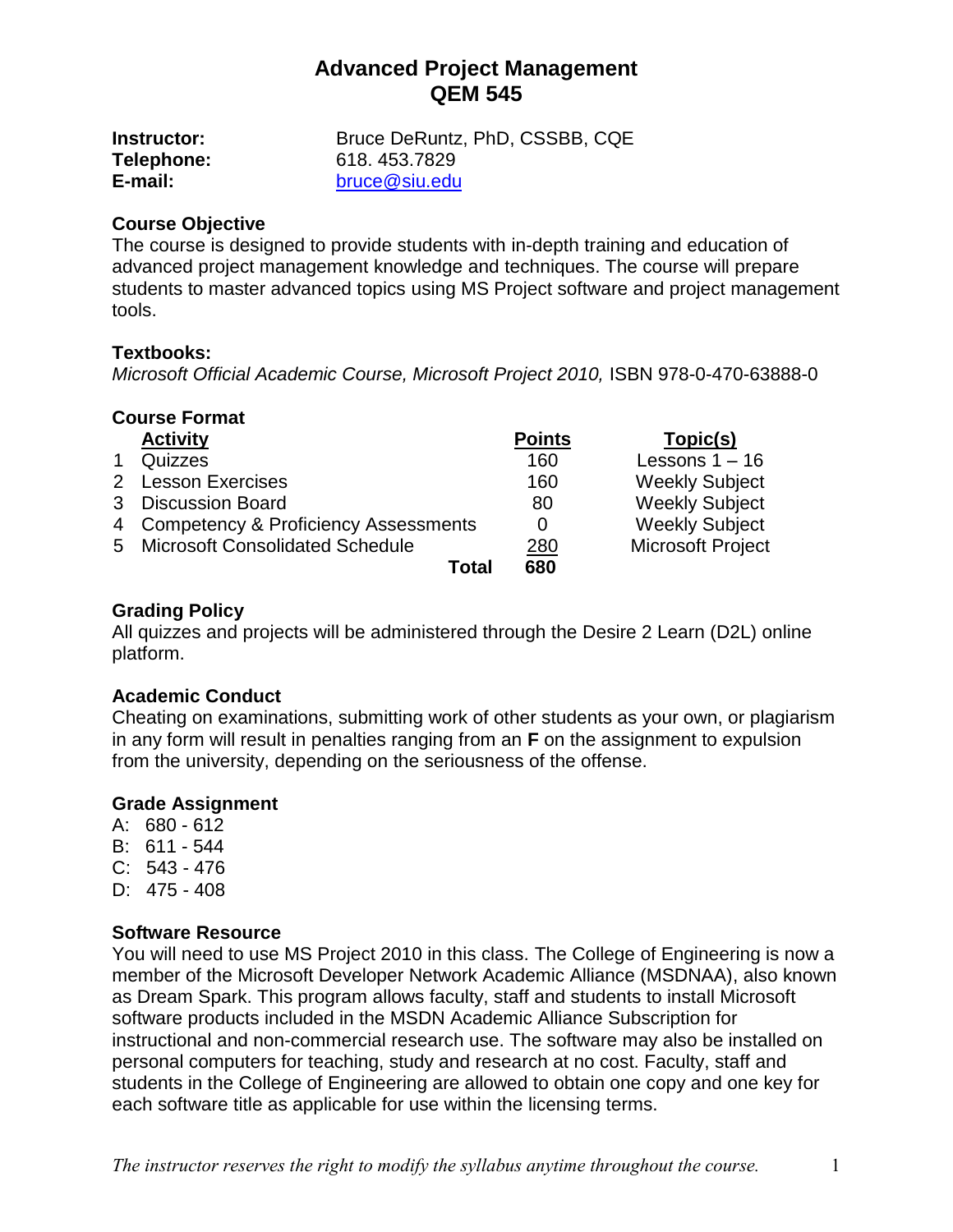The complete licensing terms can be found here: [www.engr.siu.edu/MSDNAA](http://www.engr.siu.edu/MSDNAA)

A list of available software can be found at<http://www.engr.siu.edu/MSDNAA.html>

### **Attendance**

Students are expected to participate in class sessions each week. There is a, one week window of opportunity to complete requisite work. All assignments are due at 11:00 PM on the date specified below (Sat. nite). Plan ahead and work ahead because there will be no extended time allowed for make-up

### **Time Allocation**

| Week Ending | $18$ -Jan | Lesson(s) | 1     |                                   |
|-------------|-----------|-----------|-------|-----------------------------------|
| Week Ending | $25$ -Jan | Lesson(s) | 2     |                                   |
| Week Ending | 1-Feb     | Lesson(s) | 3     | Choose tasks for semester project |
| Week Ending | 8-Feb     | Lesson(s) | 4     |                                   |
| Week Ending | $15$ -Feb | Lesson(s) | 5     |                                   |
| Week Ending | $22$ -Feb | Lesson(s) | 6     |                                   |
| Week Ending | 1-Mar     | Lesson(s) | 7 & 8 |                                   |
| Week Ending | 8- Mar    | Lesson(s) | 9     |                                   |
| Week Ending | $15-Mar$  | Lesson(s) |       | Semester Break                    |
| Week Ending | $22-Mar$  | Lesson(s) | 10    |                                   |
| Week Ending | $29-Mar$  | Lesson(s) | 11    |                                   |
| Week Ending | $5 - Apr$ | Lesson(s) | 12    |                                   |
| Week Ending | $12-Apr$  | Lesson(s) | 13    |                                   |
| Week Ending | $19-Apr$  | Lesson(s) | 14    |                                   |
| Week Ending | $26$ -Apr | Lesson(s) | 15    |                                   |
| Week Ending | $3-May$   | Lesson(s) | 16    | Semester project due              |
|             |           |           |       |                                   |

## **Instruction Method**

Methods of instruction and learning include reading the textbook and Power Point presentations, completing lesson exercises, participating in class discussions, and a final project.

Be aware that as you proceed through your text that you are regularly required to retrieve your work from a previous lesson and expand upon it by applying the current lesson exercise(s). The text regularly refers to, "*follow your instructor's direction*" regarding where and how you save these. Your instructor is giving you the freedom to save these how you desire.

For ease of access during your study time, you will want to copy the practice files so you can follow the directions in the text for each exercise. By copying the practice files, you will be better able to learn the lessons rather than recreate each file yourself.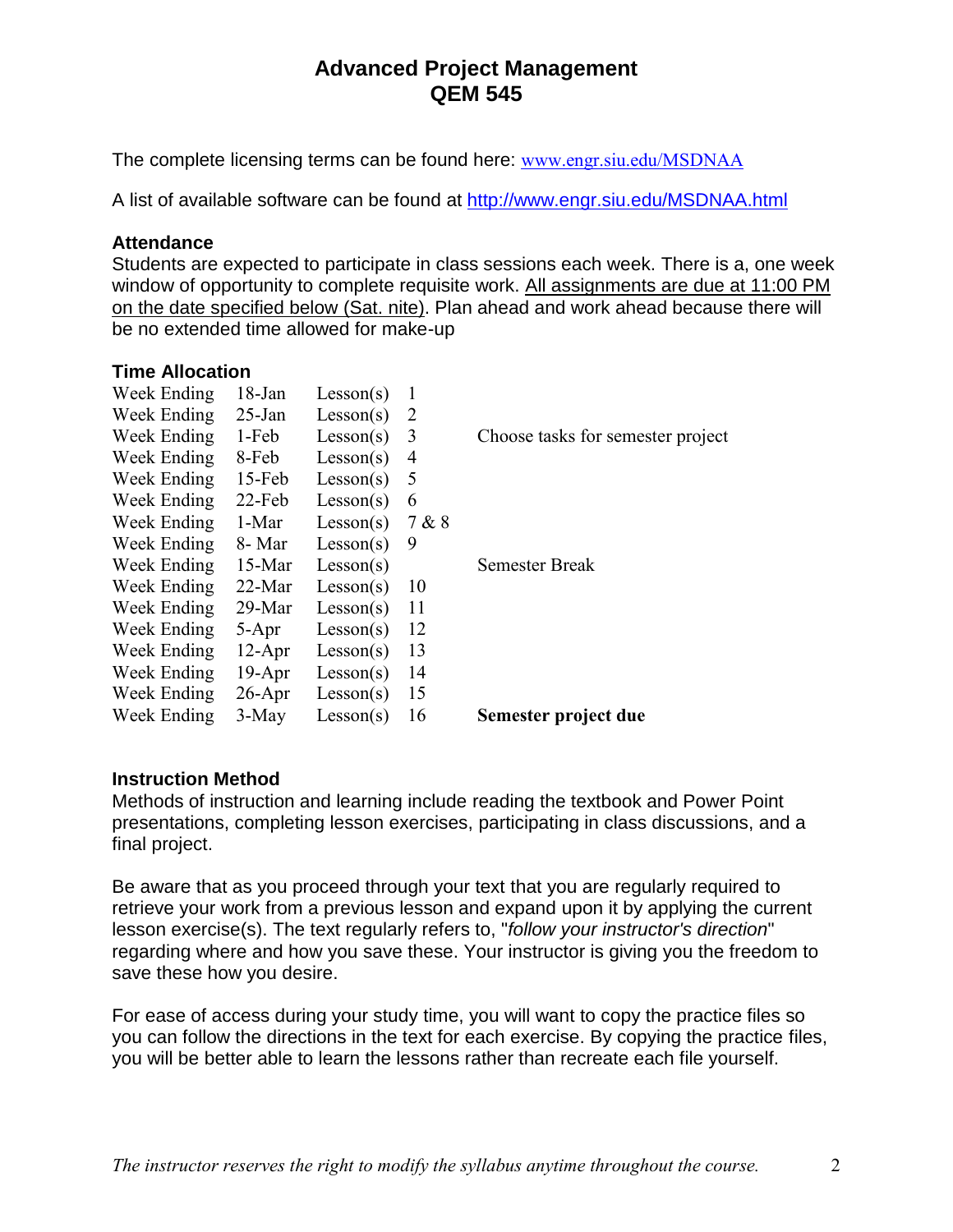# **Microsoft Project Companion Site**

- 1. Open Internet Explorer
- 2. In Internet Explorer, go to the student companion site: www.wiley.com.
- 3. Search for your textbook title (Microsoft Project 2010) in the upper right corner.
- 4. On the Search Results page, locate your book and click, the Visit the **Companion Sites** link.
- 5. Select **Student Companion Site** from the pop-up box
- 6. In the left-hand column, under, *Browse By Resource*" select, **Student Data Files**.
- 7. Now select **Student Data Files** from the center of the screen.
- 8. In the File Download dialog box, select **Save** to save the data files to your external (ZIP drive) or a local drive.
- 9. In the Save As dialog box, select from the left-hand panel a local drive that you would like to save your files to; again, this should be an external drive or a local drive. Remember the drive name where you saved your files.

## **Quizzes**

Quizzes are based on the stated learning objectives from each chapter. Quizzes will be a mix of ten M/C, T/F, Matching and Fill-in-the-blank style questions. Quizzes will be made available to students only after they have reviewed all of the chapter's material and submitted their Lesson Exercises.

## **Lesson Exercises**

Designated by  $\left(\right)$  in your textbook, the exercises allow you to practice the skills you learn in each lesson. One exercise from each lesson designated in D2L will be submitted via Drop Box for a grade. Submit exercises by the date specified in D2L. You instructor will award 0 - 10 points for each lesson exercise.

## **Discussion Board Participation**

A Power Point presentation coincides with each lesson in the text. There is an entry for each week on the discussion board where you will find one question/statement that relates to the week's lesson. Read the textbook and the Power Point presentations, complete the exercises, and then join your peers in the discussion area to comment and discuss how you and your peers are applying the lesson information. Valuable insight and understanding will result from genuine, enthusiastic participation. The discussion topic each week is worth 5 points. You are expected to participate each week. Discussion board topics will close at 11:00 PM each Saturday.

## **Discussion Board Grading Rubric**

3 .5 points – The student has answered only some of the question or did not address the question with an adequate level of articulation.

4.0 points – The student has answered the question(s) completely and provided a successful response.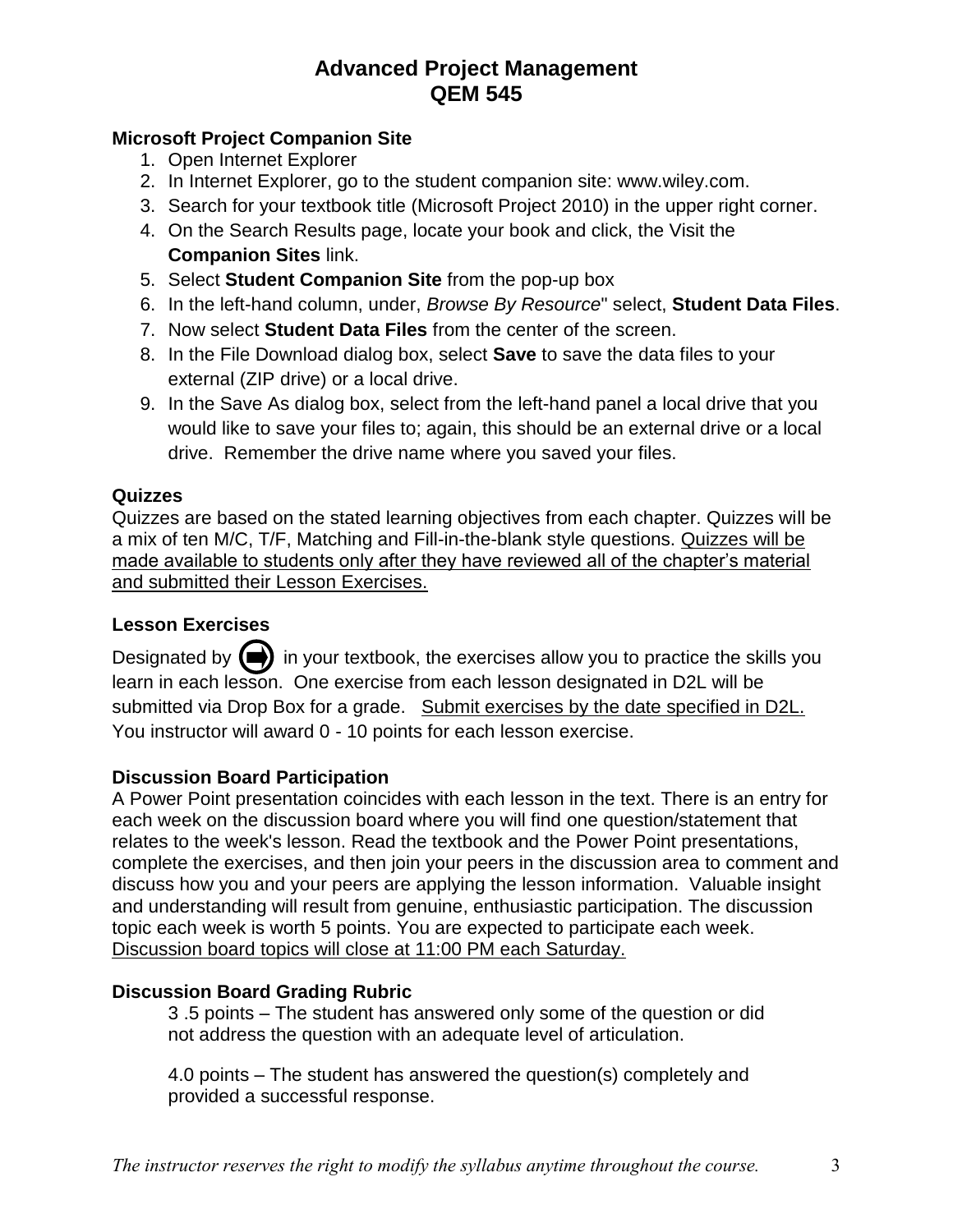4.5 points – The student has answered the question(s) successfully and engaged other classmates in robust discussion on their responses.

5.0 points – The student has not only answered the question(s) and engaged others in discussion, but has provided insightful commentary and/or offered additional outside material to enhance the discussion.

A 0.5-point deduction will result for anyone who posts the bulk of the discussion posts on the last (day) of the lesson.

# **Competency and Proficiencies Assessments**

In your textbook you will find two "Competency Assessment" exercises and two "Proficiency Assessment" exercises at the end of every lesson. You are to complete all four assessments for each lesson and submit via D2L Drop Box. The directions in the textbook tell you how to exit the assessment item. It might say, "Save and close" or "Leave open for next exercise"; regardless, you will submit the exercise at that point. Your instructor will use these to assess your progress. The assessments will not be graded, but failure to submit them will result in an incomplete for the course. All assessments for lessons 1 - 9 must be submitted before the mid- semester break. Assessments for Lessons 10 - 16 are due before the end of the semester.

# **Microsoft Consolidated Schedule (Semester Project)**

At semester end, you are required to submit a, "Consolidated Project Schedule" consisting of three projects occurring simultaneously ". There is a sample project called, "Don Funk Music Video" used in nearly all of the exercises in your textbook. This project exemplifies a comprehensive single project schedule. Creating three comparable project schedules and consolidating them into one master project that shares resources is the goal for your semester project. Your single project schedule may not necessarily be as long as the "Don Funk Music Video" example. NOTE: This project is due at the end of the last regular week of the semester and you will need to work ahead to have it completed by that deadline.

You may choose your own projects or use any or all from the list below.

- A new major equipment installation w/ concrete floor configuration. Your crew, in addition to their regular duties will be working with the contractors.
- A building renovation of a working manufacturing operation. The renovation involves construction of a building extension and an upgrade of the electrical system, including new lighting.
- Automation of a production line. The line consists of automated delivery system installed last quarter making component parts available to be assembled, tested and placed in queue for pick-up by a forklift.
- Automation of 300,000 sq. ft. warehouse. The warehouse is attached to a production operation manufacturing household appliances and must remain operational during the upgrade.
- Reorganization of a receiving area to accommodate rail shipments. The railroad will handle the installation of the tracks. A building extension and new truck docks have to be readied in a six-month window.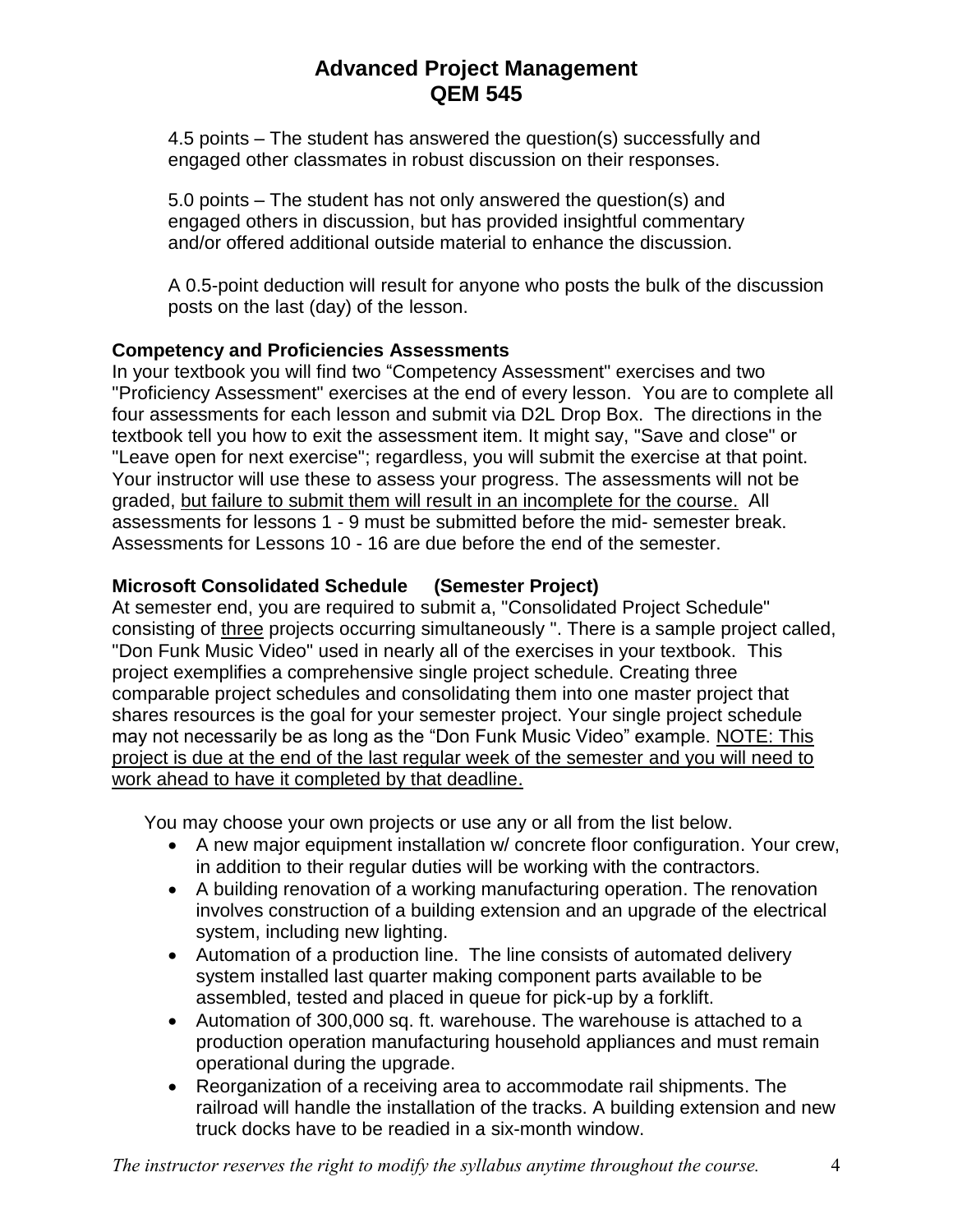- Moving an operation with multiple manufacturing lines into a new building and making the necessary improvements to the old building, readying it for a new manufacturing line. Production will shut down on Wednesday at 11:00 PM for a four-day holiday and will resume on Monday morning at 7:00 AM.
- The design of a 6 Sigma project conducted at your workplace. Include the Charter Statement and the DMAIC process steps.
- Champion the implementation of ISO 9000 at your workplace. You have been instructed to schedule your certification audit in twelve months. Your team will still be responsible for their routine responsibilities.

Your project choices are to be approved by the instructor before the end of the third week of the semester.

You are encouraged to make an appointment with the instructor midway through the semester for a review of your semester project.

Your project is to be submitted during the last week of the semester utilizing the Drop Box in D2L.

| <b>ITEM</b>                                               | Level 1                    | <b>Level 2</b>           | Level <sub>3</sub>       |
|-----------------------------------------------------------|----------------------------|--------------------------|--------------------------|
| <b>Document Cover</b>                                     | 2 points                   | 3 points                 | 5 points                 |
|                                                           | Unprofessional             | Professional             | APA format               |
|                                                           |                            | appearance, not in APA   |                          |
|                                                           |                            | format                   |                          |
| <b>Table of Contents</b>                                  | 0 points                   | 3 points                 | 5 points                 |
|                                                           | Not included               | Not Justified and/or     | Justified left and right |
|                                                           |                            | incomplete.              | and correctly linked to  |
|                                                           |                            |                          | the actual page          |
|                                                           |                            |                          | numbers.                 |
| <b>Charter Statement</b>                                  | 2 points                   | 4 points                 | 5 points                 |
|                                                           | Poorly worded, difficult   | Adequately explained,    | Articulated, well        |
|                                                           | to follow, few details     | somewhat organized,      | organized with           |
|                                                           |                            | some details             | comprehensive details    |
| Reports from your project as if presented to stakeholders |                            |                          |                          |
|                                                           | 10 points                  | 15 points                | 20 points                |
| A Resource Sheet View                                     | Less than 15 resources     | Less than 20 resources   | 25 or more resources     |
| for people, equipment                                     | named and less than 2      | named and 2 or less      | named and all resource   |
| materials and money.                                      | resource types             | resource types           | types identified.        |
| (fig. 2.1 pg. 29 of your                                  | identified.                | identified.              |                          |
| text)                                                     |                            |                          |                          |
| A phase or any portion                                    | Less than 15 resources     | Less than 20 resources   | 25 or more resources     |
| of a Gantt Chart                                          | named and less than 2      | named and 2 or less      | named and all resource   |
| showing resources                                         | resource types             | resource types           | types identified.        |
| assigned (fig. 3-4 pg. 51                                 | identified.                | identified.              |                          |
| of your text)                                             |                            |                          |                          |
| A phase or any portion                                    | Less than 10 critical      | Less than 20 critical    | 20 or more critical and  |
| of a Gantt Chart showing                                  | and/or less than 5 non-    | and/or less than 10 non- | 10 or more non-critical  |
| critical path, non-critical                               | critical tasked named      | critical tasked named    | tasks named and Slack    |
| tasks and slack (float)                                   | and no slack identified or | and slack quantified.    | quantified.              |
| (fig. 13-3 pg.<br>time                                    | quantified.                |                          |                          |
| 241 of your text)                                         |                            |                          |                          |

# **Microsoft Consolidated Schedule Semester Project**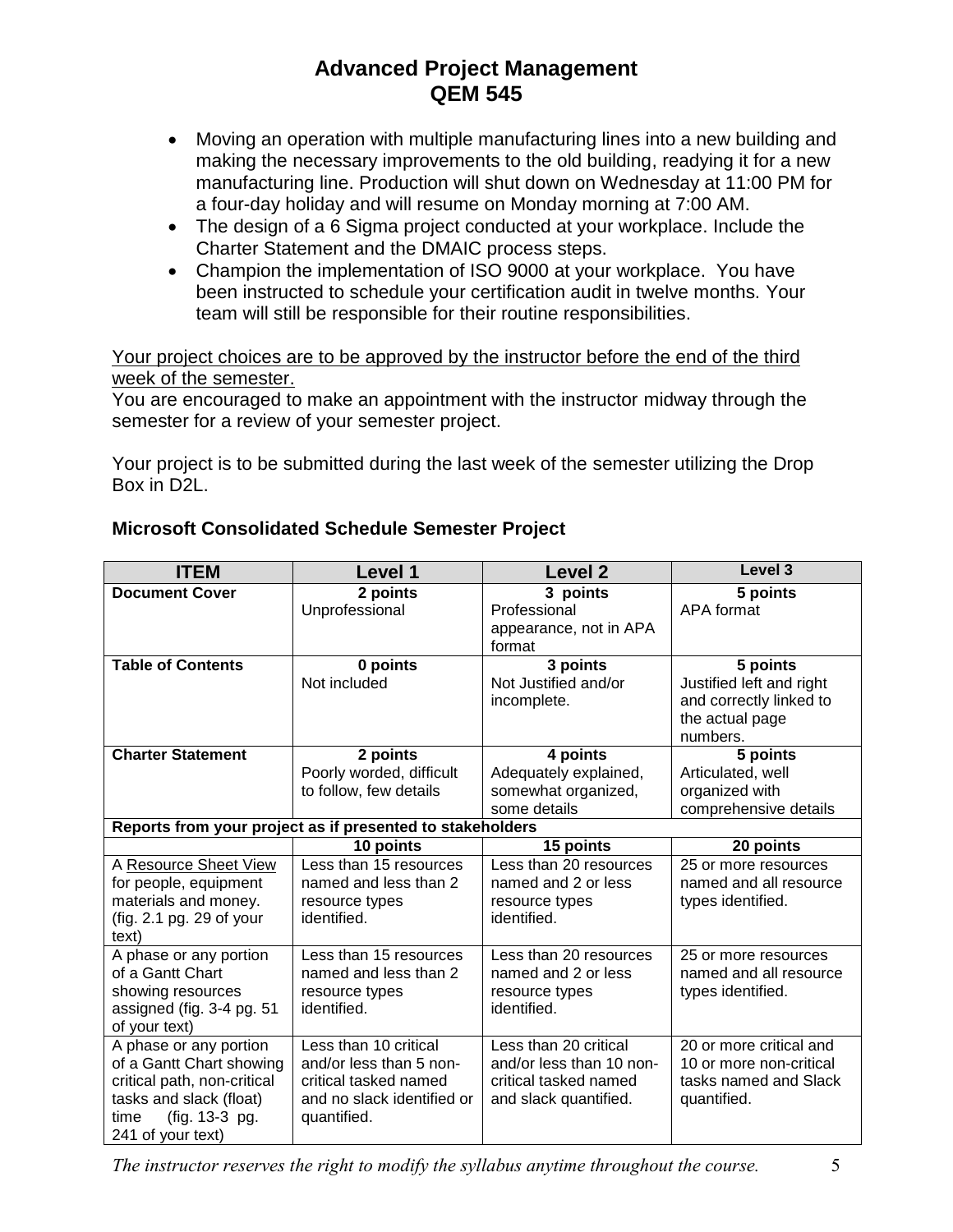| An Earned Value Table<br>in the task sheet view<br>(fig. 11-16 pg 215 in                                                                             | Less than 10 tasks<br>included.                                                                                                                                                                       | Less than 20 tasks<br>included.                                                                                                                                                                                                                                                                                                                                                                           | Twenty or more tasks<br>included.                                                                                                                                                                                                                                                                                                                                                           |  |
|------------------------------------------------------------------------------------------------------------------------------------------------------|-------------------------------------------------------------------------------------------------------------------------------------------------------------------------------------------------------|-----------------------------------------------------------------------------------------------------------------------------------------------------------------------------------------------------------------------------------------------------------------------------------------------------------------------------------------------------------------------------------------------------------|---------------------------------------------------------------------------------------------------------------------------------------------------------------------------------------------------------------------------------------------------------------------------------------------------------------------------------------------------------------------------------------------|--|
| your text)                                                                                                                                           |                                                                                                                                                                                                       |                                                                                                                                                                                                                                                                                                                                                                                                           |                                                                                                                                                                                                                                                                                                                                                                                             |  |
| WBS codes and unique<br>ID's in the task sheet<br>view (fig. 14-1 pg. 259 in<br>your text)                                                           | Includes 1 phase and/or<br>15 or less tasks.                                                                                                                                                          | Includes 1 or 2 phases<br>and/or less than 20<br>tasks.                                                                                                                                                                                                                                                                                                                                                   | Includes 2 or more<br>phases and 20 or more<br>tasks.                                                                                                                                                                                                                                                                                                                                       |  |
| A network Diagram view<br>of any portion or a phase<br>of your project using<br>nodes to represent each<br>task. (fig. 14-2 pg. 267 in<br>your task) | Includes 15 or fewer<br>tasks.                                                                                                                                                                        | Includes less than 20<br>tasks.                                                                                                                                                                                                                                                                                                                                                                           | Includes 20 or more<br>tasks.                                                                                                                                                                                                                                                                                                                                                               |  |
| <b>Consolidated</b>                                                                                                                                  | 50 points                                                                                                                                                                                             | 75 points                                                                                                                                                                                                                                                                                                                                                                                                 | 100 points                                                                                                                                                                                                                                                                                                                                                                                  |  |
| <b>Microsoft Master</b><br><b>Project File</b>                                                                                                       | A simple master project<br>consisting of 3 projects;<br>anyone of which has<br>less than 10 tasks or a<br>preponderance of<br>Finish-to-Start (FS)<br>tasks and/or utilizes less<br>than 4 resources. | A moderately complex<br>master project schedule<br>consisting of 3 projects;<br>any one of which has<br>less than twenty tasks<br>but utilizes all 4<br>resource types,<br>including a<br>preponderance of Start-<br>to-Start (SS) and Finish-<br>to-Finish (FF) task<br>relationships, extensive<br>use of "Summary<br>Tasks", "Milestones",<br>"Phases", "Sharer Files"<br>and "Resource<br>Calendars". | A complex master<br>project schedule<br>consisting of 3 projects<br>each containing more<br>than twenty tasks and<br>the inclusion of all 4<br>resource types, utilizing<br>a preponderance of<br>Start-to-Start (SS) and<br>Finish-to-Finish (FF)<br>task relationships,<br>extensive use of<br>"Summary Tasks",<br>"Milestones", "Phases",<br>"Sharer Files" and<br>"Resource Calendars". |  |
| <b>Project Scenarios.</b><br>Include Reports, custom views, memos and any other communication tools.                                                 |                                                                                                                                                                                                       |                                                                                                                                                                                                                                                                                                                                                                                                           |                                                                                                                                                                                                                                                                                                                                                                                             |  |
|                                                                                                                                                      | 5 points                                                                                                                                                                                              | 10 points                                                                                                                                                                                                                                                                                                                                                                                                 | 15 points                                                                                                                                                                                                                                                                                                                                                                                   |  |
| As the Project Manager,                                                                                                                              | The use of 2 or fewer                                                                                                                                                                                 | The use of "Project"                                                                                                                                                                                                                                                                                                                                                                                      | The effective use of                                                                                                                                                                                                                                                                                                                                                                        |  |
| what actions would you                                                                                                                               | "Project" tools or views                                                                                                                                                                              | tools or views including,                                                                                                                                                                                                                                                                                                                                                                                 | "Project" tools or views                                                                                                                                                                                                                                                                                                                                                                    |  |
| take when your budget                                                                                                                                | to communicate actions                                                                                                                                                                                | Resource Calendars,                                                                                                                                                                                                                                                                                                                                                                                       | including, Resource                                                                                                                                                                                                                                                                                                                                                                         |  |
| is reduced by 15%?                                                                                                                                   | taken to comply with the                                                                                                                                                                              | Resource Pools and                                                                                                                                                                                                                                                                                                                                                                                        | Calendars, Resource                                                                                                                                                                                                                                                                                                                                                                         |  |
|                                                                                                                                                      | mandated change                                                                                                                                                                                       | reports and custom                                                                                                                                                                                                                                                                                                                                                                                        | Pools and reports and                                                                                                                                                                                                                                                                                                                                                                       |  |
|                                                                                                                                                      | and/or a memo with                                                                                                                                                                                    | views to communicate                                                                                                                                                                                                                                                                                                                                                                                      | custom views to                                                                                                                                                                                                                                                                                                                                                                             |  |
|                                                                                                                                                      | poorly thought out plans                                                                                                                                                                              | the impact the changes                                                                                                                                                                                                                                                                                                                                                                                    | communicate the impact                                                                                                                                                                                                                                                                                                                                                                      |  |
|                                                                                                                                                      | or actions.                                                                                                                                                                                           | have on budget,                                                                                                                                                                                                                                                                                                                                                                                           | the changes have on                                                                                                                                                                                                                                                                                                                                                                         |  |
|                                                                                                                                                      |                                                                                                                                                                                                       | resources, critical path                                                                                                                                                                                                                                                                                                                                                                                  | budget, resources,                                                                                                                                                                                                                                                                                                                                                                          |  |
|                                                                                                                                                      |                                                                                                                                                                                                       | and other agreed upon                                                                                                                                                                                                                                                                                                                                                                                     | critical path and other                                                                                                                                                                                                                                                                                                                                                                     |  |
|                                                                                                                                                      |                                                                                                                                                                                                       | KPI's., and/or a memo                                                                                                                                                                                                                                                                                                                                                                                     | agreed upon KPI's., and                                                                                                                                                                                                                                                                                                                                                                     |  |
|                                                                                                                                                      |                                                                                                                                                                                                       | leaving him with                                                                                                                                                                                                                                                                                                                                                                                          | a detailed memo                                                                                                                                                                                                                                                                                                                                                                             |  |
|                                                                                                                                                      |                                                                                                                                                                                                       | questions regarding the                                                                                                                                                                                                                                                                                                                                                                                   | explaining actions                                                                                                                                                                                                                                                                                                                                                                          |  |
|                                                                                                                                                      |                                                                                                                                                                                                       | actions implemented to<br>comply with the change.                                                                                                                                                                                                                                                                                                                                                         | implemented to comply<br>with the change.                                                                                                                                                                                                                                                                                                                                                   |  |
| As the Project Manager,                                                                                                                              | The use of 2 or fewer                                                                                                                                                                                 | The effective use of                                                                                                                                                                                                                                                                                                                                                                                      | The effective use of                                                                                                                                                                                                                                                                                                                                                                        |  |
| how would you respond                                                                                                                                | Project tools to                                                                                                                                                                                      | Project tools including,                                                                                                                                                                                                                                                                                                                                                                                  | Project tools including,                                                                                                                                                                                                                                                                                                                                                                    |  |
| when you learn 10% of                                                                                                                                | communicate actions                                                                                                                                                                                   | Resource Calendars,                                                                                                                                                                                                                                                                                                                                                                                       | Resource Calendars,                                                                                                                                                                                                                                                                                                                                                                         |  |
| your workforce is out                                                                                                                                | taken to comply with the                                                                                                                                                                              | Resource Pools and                                                                                                                                                                                                                                                                                                                                                                                        | Resource Pools and                                                                                                                                                                                                                                                                                                                                                                          |  |

*The instructor reserves the right to modify the syllabus anytime throughout the course.* 6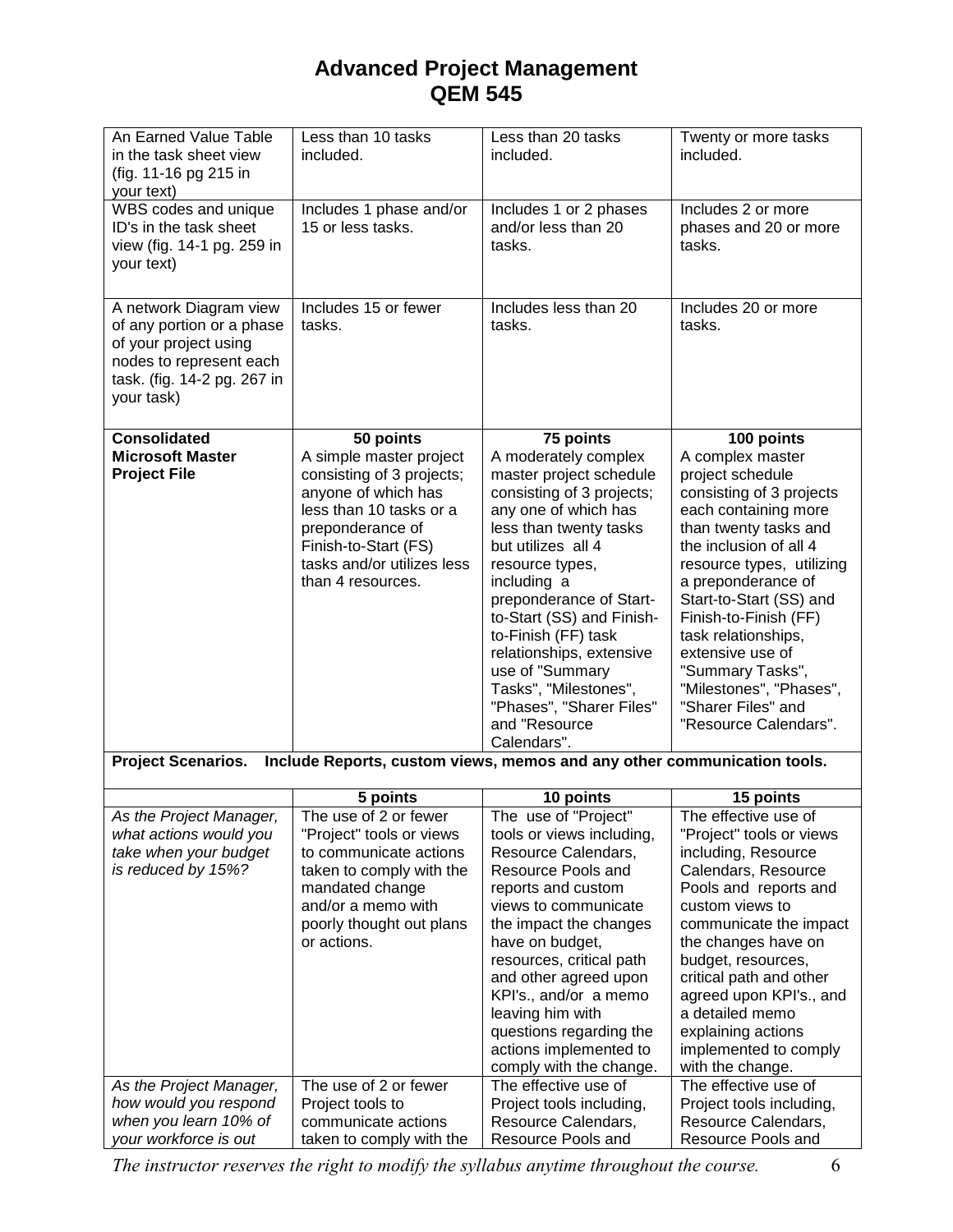| with the flu?                                                                                                                          | mandated change and a<br>memo with ill thought out<br>plans or actions.                                                                                                 | reports and custom<br>views to communicate<br>the impact the changes<br>have on budget,<br>resources, critical path<br>and other agreed upon<br>KPI's., with a memo<br>leaving him with<br>questions regarding the<br>actions implemented to<br>comply with the change.                                                                                                  | reports and custom<br>views to communicate<br>the impact the changes<br>have on budget,<br>resources, critical path<br>and other agreed upon<br>KPI's., and a detailed<br>memo explaining actions<br>implemented to comply<br>with the change.                                                                                                  |
|----------------------------------------------------------------------------------------------------------------------------------------|-------------------------------------------------------------------------------------------------------------------------------------------------------------------------|--------------------------------------------------------------------------------------------------------------------------------------------------------------------------------------------------------------------------------------------------------------------------------------------------------------------------------------------------------------------------|-------------------------------------------------------------------------------------------------------------------------------------------------------------------------------------------------------------------------------------------------------------------------------------------------------------------------------------------------|
| As the Project Manager,<br>you learn time allocated<br>for your Master Project<br>has been cut by 15%.<br>What actions do you<br>take? | The use of 2 or fewer<br>Project tools to<br>communicate actions<br>taken to comply with the<br>mandated change and a<br>memo with ill thought out<br>plans or actions. | The effective use of<br>Project tools including,<br>Resource Calendars,<br>Resource Pools and<br>reports and custom<br>views to communicate<br>the impact the changes<br>have on budget,<br>resources, critical path<br>and other agreed upon<br>KPI's., with a memo<br>leaving him with<br>questions regarding the<br>actions implemented to<br>comply with the change. | The effective use of<br>Project tools including,<br>Resource Calendars,<br>Resource Pools and<br>reports and custom<br>views to communicate<br>the impact the changes<br>have on budget,<br>resources, critical path<br>and other agreed upon<br>KPI's., and a detailed<br>memo explaining actions<br>implemented to comply<br>with the change. |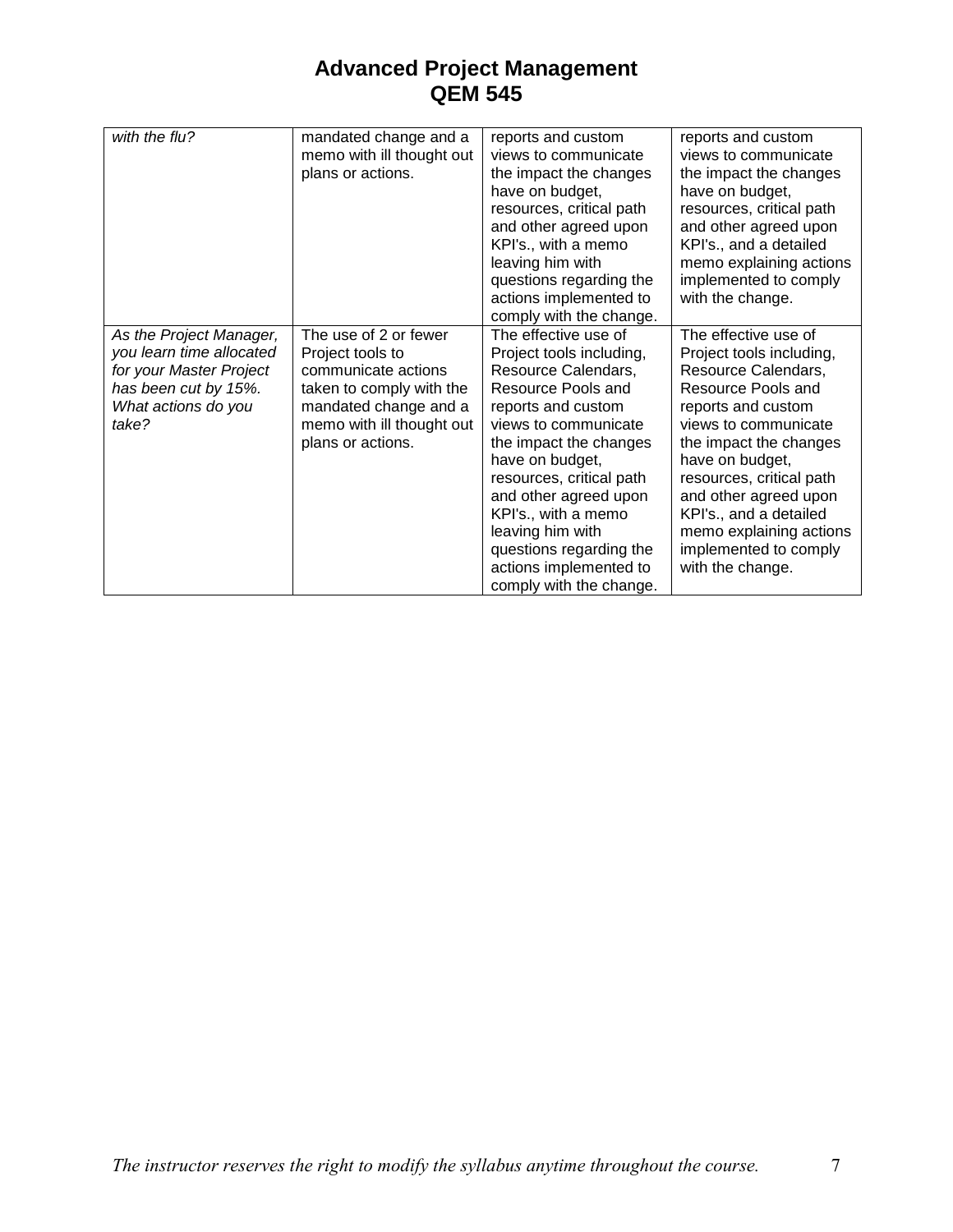Learning Objectives:

Upon completion of the course, students should know and understand the following:

## *1. Lesson1 - Project Basics*

- 1.1 Start Microsoft Project
- 1.2 Create a Project Schedule
- 1.3 Define Project Calendars
- 1.4 Enter Tasks and Task Details
- 1.5 Organize Tasks into Phases
- 1.6 Link Tasks
- 1.7 Document Tasks
- 1.8 Review the Project Schedule's Duration

# *2. Lesson 2 - Establishing Resources*

- 2.1 Establish people resources
- 2.2 Establish equipment resources
- 2.3 Establish material resources
- 2.4 Establish cost resources
- 2.5 Establish resource pay rates
- 2.6 Adjust resource working times
- 2.7 Add resource notes

## *3. Lesson 3 - Resource and Task Assignments (Fundamentals)*

- 3.1 Assign work resources to tasks
- 3.2 Add more resource assignments to tasks
- 3.3 Assign material resources to tasks
- 3.4 Assign cost resources to tasks

# *4. Lesson 4 - Refining Your Project Schedule*

- 4.1 Apply a task calendar to an individual task
- 4.2 Change task types
- 4.3 Split a task
- 4.4 Establish recurring tasks
- 4.5 Apply task constraints
- 4.6 Review the project's critical path
- 4.7 View resource allocations over time

## *5. Lesson 5 Fine-Tuning Tasks*

- 5.1 Manage task constraints and dependencies
- 5.2 Set deadline dates
- 5.3 Establish task priorities
- 5.4 Establish a manually scheduled task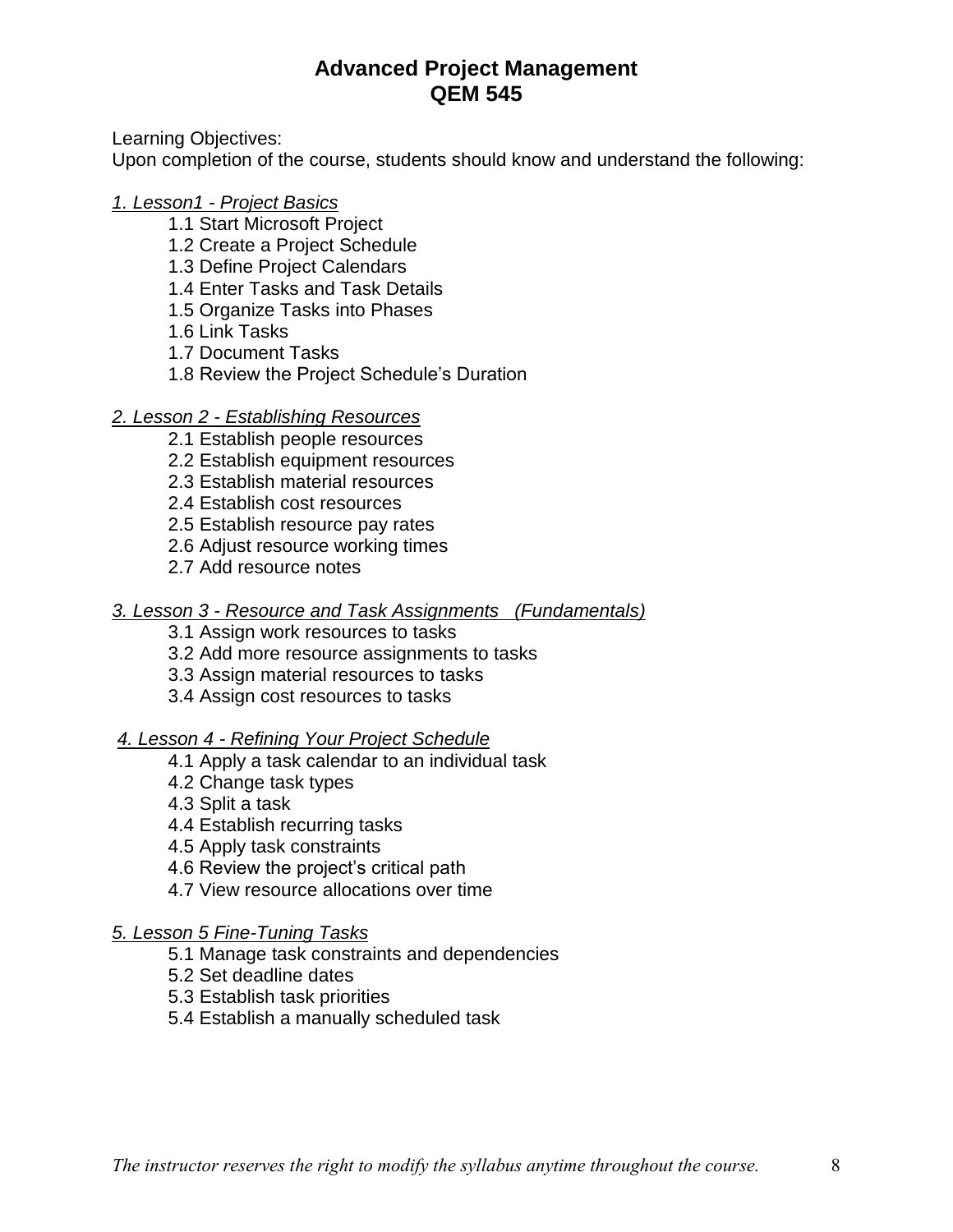*6. Lesson 6 - Fine Tuning Resources*

- 6.1 Enter material resource consumption rates
- 6.2 Enter costs per use for resources
- 6.3 Assign multiple pay rates for a resource
- 6.4 Apply different cost rates to assignments
- 6.5 Specify resource availability at different times
- 6.6 Resolve resource over allocations manually
- 6.7 Level over allocated resources

### *7. Lesson 7 - Project Information: Sorting, Grouping, and Filtering*

- 7.1 Sort data
- 7.2 Group data
- 7.3 Filter data

### *8. Lesson 8 - Project Schedule Formatting (Fundamentals)*

- 8.1 Format a Gantt Chart
- 8.2 Draw in a Gantt Chart
- 8.3 Change text appearance in a view
- 8.4 Create and edit tables
- 8.5 Create custom views

### *9. Lesson 9 - Customizing and Printing Project Information*

- 9.1 Customize and Print a View
- 9.2 Customize and Print Reports

#### *10. Lesson 10 - Project Scheduling Tracking (Fundamentals)*

- 10.1 Establish a project baseline
- 10.2 Track a project as scheduled
- 10.3 Enter the completion percentage for a task
- 10.4 Identify over budget tasks and resources
- 10.5 Identify time and schedule problems

#### *11. Lesson 11 - Advanced Project Schedule Tracking*

- 11.1 Record actual start, finish, and duration values of tasks
- 11.2 Adjust remaining work or duration of tasks
- 11.3 Reschedule uncompleted work
- 11.4 Save an interim plan
- 11.5 Compare baseline, interim, and actual plans
- 11.6 Report project status
- 11.7 Evaluate performance with earned value analysis

#### *12. Lesson 12 - Integrating Microsoft Project with Other Programs*

- 12.1 Use a GIF image to display project information
- 12.2 Use the Timeline view to display project information
- 12.3 Save project information in other file formats